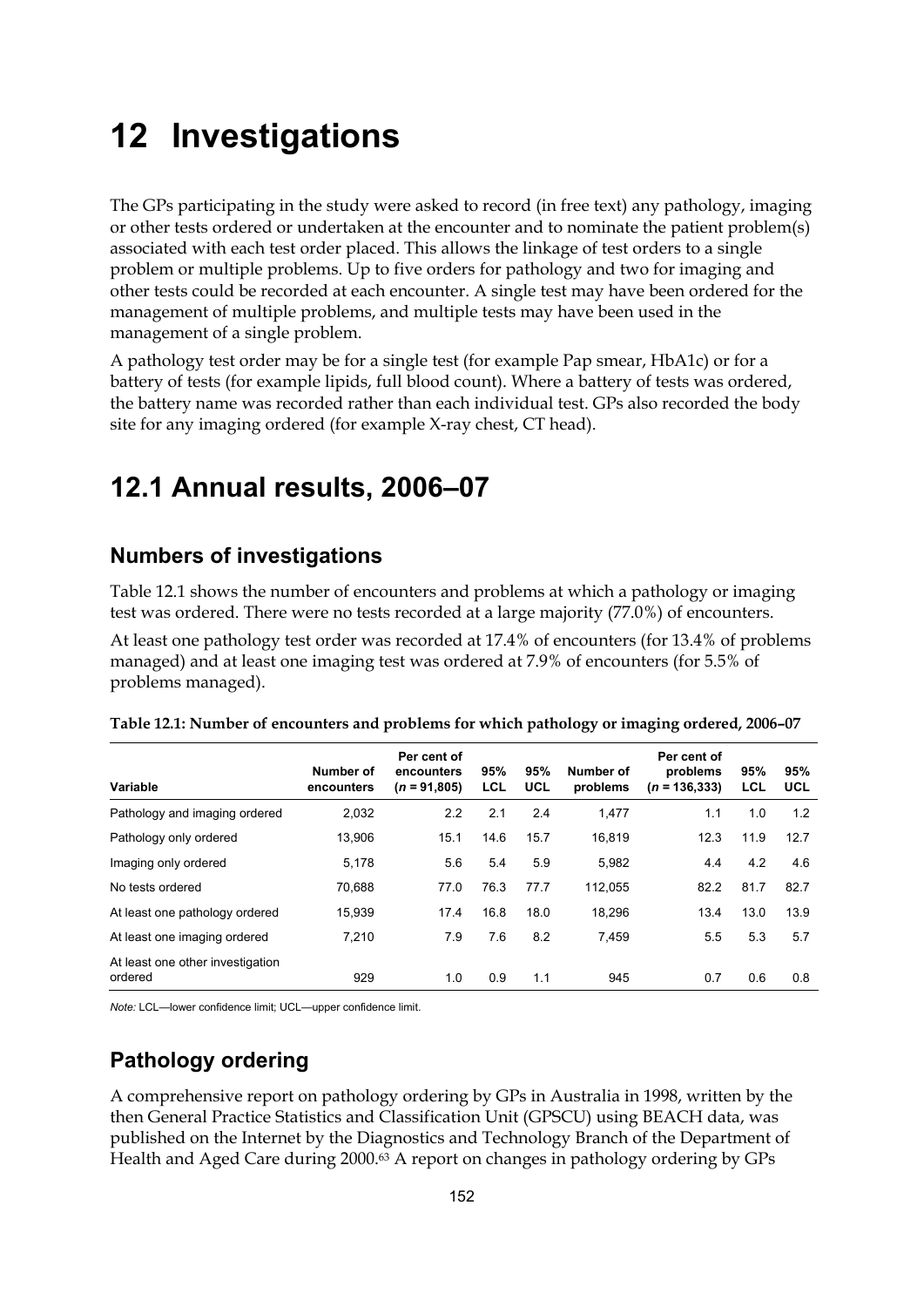from 1998 to 2001 was also produced by the GPSCU as an AIHW – University of Sydney book in the GP series in 2003.64 Readers may wish to compare those results with the information presented below.

## **Nature of pathology orders at encounter**

The distribution of pathology tests by MBS group and the most common tests within each group are presented in Table 12.2. Each group and individual test is expressed as a percentage of all pathology tests, as a percentage of the group and as a rate per 100 encounters with 95% confidence limits.

The pathology tests recorded were grouped according to the categories set out in Appendix 4, <www.aihw.gov.au/publications/index.cfm/subject/19>. The main pathology groups reflect those used in previous analyses by Medicare Australia of pathology tests (MBS groups).<sup>65</sup>

Test orders classed as 'Chemistry' accounted for more than half of all pathology test orders, the most common being Lipids for which there were 4.3 orders per 100 encounters, EUC (3.3), Liver function (2.9) and Glucose tolerance (2.7 per 100 encounters).

|                            |               |                              |                      | Rate per 100                 |                   |                   |
|----------------------------|---------------|------------------------------|----------------------|------------------------------|-------------------|-------------------|
| Pathology test ordered     | <b>Number</b> | Per cent of all<br>pathology | Per cent<br>of group | encounters<br>$(n = 91,805)$ | 95%<br><b>LCL</b> | 95%<br><b>UCL</b> |
| Chemistry*                 | 22,502        | 57.8                         | 100.0                | 24.5                         | 23.3              | 25.7              |
| Lipids*                    | 3,959         | 10.2                         | 17.6                 | 4.3                          | 4.0               | 4.6               |
| EUC*                       | 2,983         | 7.7                          | 13.3                 | 3.3                          | 3.0               | 3.5               |
| Liver function*            | 2,679         | 6.9                          | 11.9                 | 2.9                          | 2.7               | 3.2               |
| Glucose/tolerance*         | 2,441         | 6.3                          | 10.8                 | 2.7                          | 2.4               | 2.9               |
| Thyroid function*          | 2,138         | 5.5                          | 9.5                  | 2.3                          | 2.1               | 2.5               |
| Multibiochemical analysis* | 1,699         | 4.4                          | 7.5                  | 1.9                          | 1.6               | 2.1               |
| Chemistry; other*          | 1,084         | 2.8                          | 4.8                  | 1.2                          | 1.1               | 1.3               |
| Ferritin*                  | 1,032         | 2.7                          | 4.6                  | 1.1                          | 1.0               | 1.2               |
| HbA1c*                     | 992           | 2.6                          | 4.4                  | 1.1                          | 1.0               | 1.2               |
| Prostate specific antigen* | 719           | 1.9                          | 3.2                  | 0.8                          | 0.7               | 0.9               |
| Hormone assay*             | 704           | 1.8                          | 3.1                  | 0.8                          | 0.6               | 0.9               |
| C reactive protein         | 563           | 1.4                          | 2.5                  | 0.6                          | 0.5               | 0.7               |
| Haematology*               | 7,217         | 18.5                         | 100.0                | 7.9                          | 7.5               | 8.3               |
| Full blood count*          | 5,289         | 13.6                         | 73.3                 | 5.8                          | 5.5               | 6.1               |
| <b>ESR</b>                 | 860           | 2.2                          | 11.9                 | 0.9                          | 0.8               | 1.0               |
| Coagulation*               | 805           | 2.1                          | 11.2                 | 0.9                          | 0.8               | 1.0               |
| Microbiology*              | 5,368         | 13.8                         | 100.0                | 5.9                          | 5.4               | 6.3               |
| Urine M.C&S*               | 1,651         | 4.2                          | 30.8                 | 1.8                          | 1.7               | 1.9               |
| Microbiology; other*       | 716           | 1.8                          | 13.3                 | 0.8                          | 0.7               | 0.9               |
| Hepatitis serology*        | 540           | 1.4                          | 10.1                 | 0.6                          | 0.5               | 0.7               |
| $HIV^*$                    | 348           | 0.9                          | 6.5                  | 0.4                          | 0.3               | 0.5               |

| Table 12.2: Distribution of pathology orders across MBS pathology groups and most frequent |  |
|--------------------------------------------------------------------------------------------|--|
| individual test orders within group, 2006-07                                               |  |

*(continued)*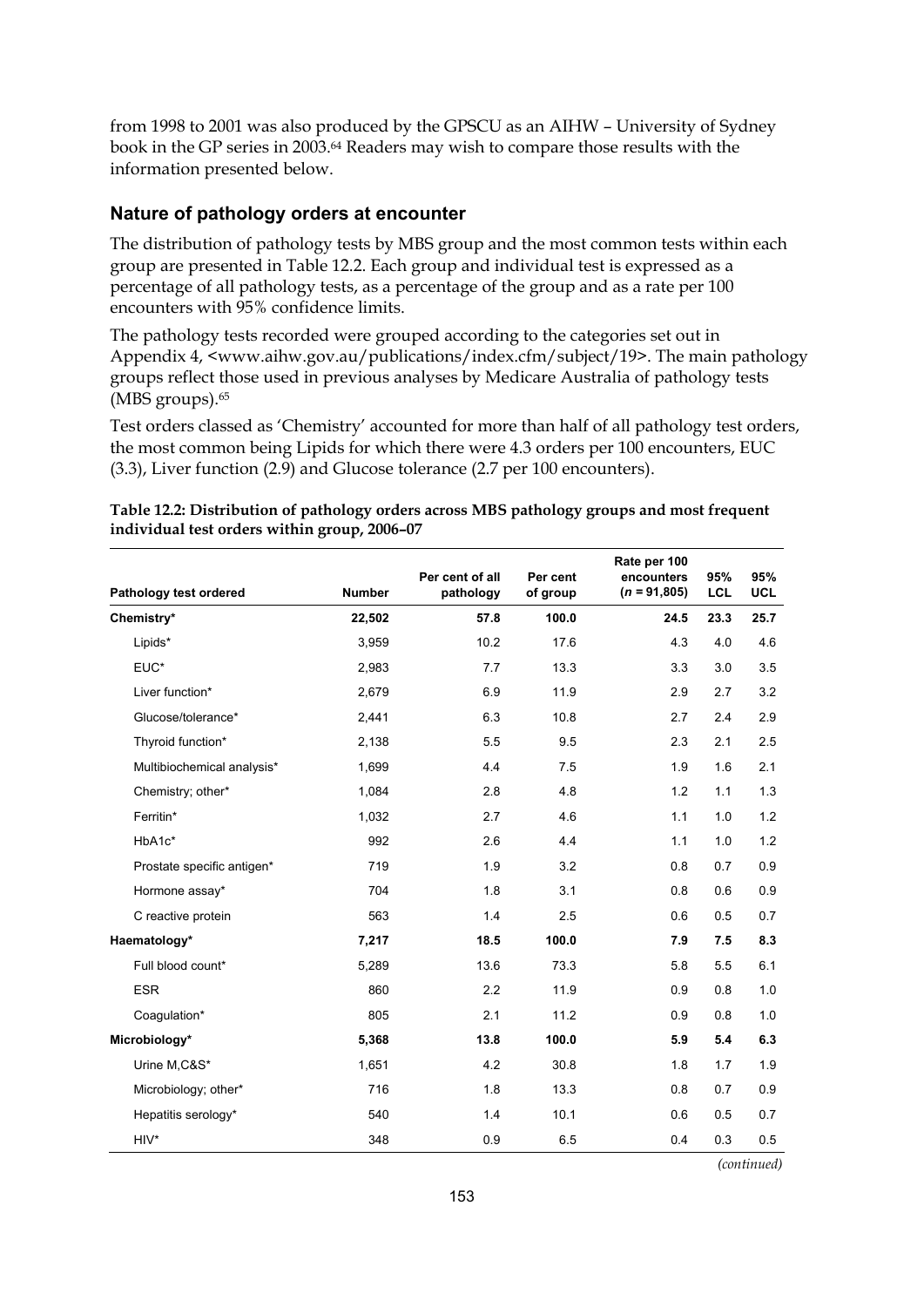| Pathology test ordered       | <b>Number</b> | Per cent of all<br>pathology | Per cent<br>of group | Rate per 100<br>encounters<br>$(n = 91,805)$ | 95%<br><b>LCL</b> | 95%<br><b>UCL</b> |
|------------------------------|---------------|------------------------------|----------------------|----------------------------------------------|-------------------|-------------------|
| Chlamydia*                   | 313           | 0.8                          | 5.8                  | 0.3                                          | 0.3               | 0.4               |
| Faeces M,C&S*                | 303           | 0.8                          | 5.6                  | 0.3                                          | 0.3               | 0.4               |
| Vaginal swab and M,C&S       | 296           | 0.8                          | 5.5                  | 0.3                                          | 0.3               | 0.4               |
| Cytology*                    | 1,557         | 4.0                          | 100.0                | 1.7                                          | 1.5               | 1.9               |
| Pap smear*                   | 1,514         | 3.9                          | 97.3                 | 1.7                                          | 1.5               | 1.8               |
| Other NEC*                   | 748           | 1.9                          | 100.0                | 0.8                                          | 0.7               | 1.0               |
| <b>Blood test</b>            | 299           | 0.8                          | 39.9                 | 0.3                                          | 0.2               | 0.4               |
| Tissue pathology*            | 663           | 1.7                          | 100.0                | 0.7                                          | 0.6               | 0.8               |
| Histology; skin              | 631           | 1.6                          | 95.0                 | 0.7                                          | 0.6               | 0.8               |
| Immunology*                  | 566           | 1.5                          | 100.0                | 0.6                                          | 0.5               | 0.7               |
| Immunology, other*           | 280           | 0.7                          | 49.5                 | 0.3                                          | 0.3               | 0.4               |
| Antinuclear antibodies       | 139           | 0.4                          | 24.5                 | 0.2                                          | 0.1               | 0.2               |
| Infertility/pregnancy*       | 188           | 0.5                          | 100.0                | 0.2                                          | 0.2               | 0.3               |
| Simple basic tests*          | 153           | 0.4                          | 100.0                | 0.2                                          | 0.1               | 0.2               |
| <b>Total pathology tests</b> | 38,963        | 100.0                        |                      | 42.4                                         | 40.7              | 44.2              |

**Table 12.2 (continued): Distribution of pathology orders across MBS pathology groups and most frequent individual test orders within group, 2006–07** 

Includes multiple ICPC-2 and ICPC-2 PLUS codes (see Appendix 4, <www.aihw.gov.au/publications/index.cfm>).

*Note:* LCL—lower confidence limit; UCL—upper confidence limit; NEC—not elsewhere classified.

### **Problems for which pathology tests were ordered**

Table 12.3 describes, in decreasing frequency order of problem–pathology combinations, the most common problems for which pathology was ordered. Diabetes, hypertension, lipid disorders and general check-ups were the most common problems for which pathology tests were ordered. The two right-hand columns show the proportion of each problem that resulted in a pathology order and the rate of pathology orders per 100 specified problems when at least one test is ordered. For example, 30.8% of contacts with diabetes resulted in pathology orders, and when at least one pathology test was ordered for diabetes, 277 tests were ordered per 100 diabetes contacts that resulted in a pathology test order. In contrast, only 11.6% of contacts with hypertension problems resulted in a pathology test, but the resulting test orders accounted for almost as many tests (6.7%) as did diabetes.

| Problem managed            | Number of<br>problems | Number of<br>problem-path<br>combinations <sup>(a)</sup> | Per cent of<br>problem-path<br>combinations <sup>(a)</sup> | Per cent of<br>problems<br>with test <sup>(b)</sup> | Rate of path<br>orders per 100<br>problems with<br>pathology <sup>(c)</sup> |
|----------------------------|-----------------------|----------------------------------------------------------|------------------------------------------------------------|-----------------------------------------------------|-----------------------------------------------------------------------------|
| Diabetes-all*              | 3.387                 | 2.894                                                    | 7.2                                                        | 30.8                                                | 277.0                                                                       |
| Hypertension*              | 8,768                 | 2.717                                                    | 6.7                                                        | 11.6                                                | 266.5                                                                       |
| Lipid disorders            | 3,176                 | 2,137                                                    | 5.3                                                        | 30.3                                                | 221.8                                                                       |
| General check-up*          | 2.236                 | 2,093                                                    | 5.2                                                        | 29.8                                                | 314.4                                                                       |
| Female genital check-up*   | 1.580                 | 1,441                                                    | 3.6                                                        | 75.1                                                | 121.4                                                                       |
| Weakness/tiredness general | 562                   | 1.408                                                    | 3.5                                                        | 66.0                                                | 379.6                                                                       |

*(continued)*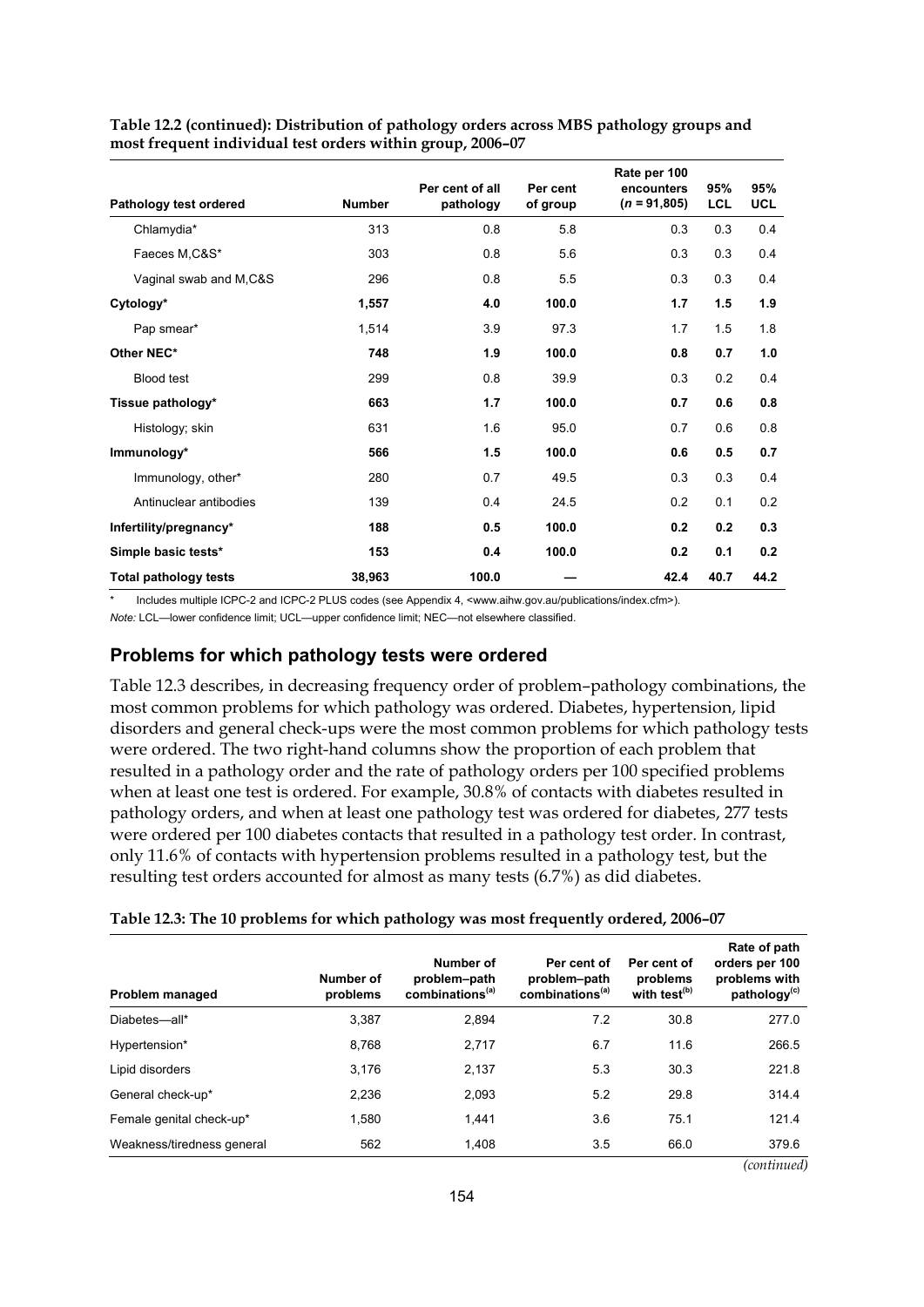| Problem managed          | Number of<br>problems | Number of<br>problem-path<br>combinations <sup>(a)</sup> | Per cent of<br>problem-path<br>combinations <sup>(a)</sup> | Per cent of<br>problems<br>with test <sup>(b)</sup> | Rate of path<br>orders per 100<br>problems with<br>pathology <sup>(c)</sup> |
|--------------------------|-----------------------|----------------------------------------------------------|------------------------------------------------------------|-----------------------------------------------------|-----------------------------------------------------------------------------|
| Urinary tract infection* | 1.512                 | 959                                                      | 2.4                                                        | 54.1                                                | 117.2                                                                       |
| Pregnancy*               | 1.156                 | 891                                                      | 2.2                                                        | 36.9                                                | 208.9                                                                       |
| Blood test NOS           | 311                   | 877                                                      | 2.2                                                        | 86.8                                                | 324.7                                                                       |
| Abnormal test results*   | 835                   | 692                                                      | 1.7                                                        | 49.8                                                | 166.4                                                                       |
| Subtotal                 | 23.523                | 16.109                                                   | 40.0                                                       |                                                     |                                                                             |
| <b>Total</b>             | 136,333               | 40,458                                                   | 100.0                                                      | 13.4                                                | 221.1                                                                       |

#### **Table 12.3 (continued): The 10 problems for which pathology was most frequently ordered, 2006–07**

(a) A test was counted more than once if it was ordered for the management of more than one problem at an encounter. There were 38,963 pathology test orders and 40,458 problem–pathology combinations.

(b) The percentage of total contacts with the problem that generated at least one order for pathology.

(c) The rate of pathology orders placed per 100 contacts with that problem generating at least one order for pathology.

Includes multiple ICPC-2 and ICPC-2 PLUS codes (see Appendix 4, <www.aihw.gov.au/publications/index.cfm>).

*Note:* Path—pathology; NOS—not otherwise specified.

## **Imaging ordering**

Readers wanting a more detailed study of imaging orders should consult the comprehensive report on imaging orders by GPs in Australia in 1999–00, written by the GPSCU using BEACH data, published by the AIHW and the University of Sydney in 2001.<sup>66</sup>

### **Nature of imaging orders at encounter**

The distribution of imaging tests by MBS group and the most common tests within each group are presented in Table 12.4. Each group and individual test is expressed as a percentage of all imaging tests, as a percentage of the group and as a rate per 100 encounters with 95% confidence limits. Diagnostic radiology accounted for half of all imaging test orders while ultrasound accounted for a further 35.2%.

|  | Table 12.4: The most frequent imaging tests ordered, by MBS group, 2006-07 |
|--|----------------------------------------------------------------------------|
|  |                                                                            |

| Imaging test ordered      | <b>Number</b> | Per cent of<br>all imaging | Per cent of<br>group | Rate per 100<br>encounters<br>$(n = 91,805)$ | 95%<br>LCL | 95%<br>UCL |
|---------------------------|---------------|----------------------------|----------------------|----------------------------------------------|------------|------------|
| Diagnostic radiology*     | 4,199         | 51.0                       | 100.0                | 4.6                                          | 4.4        | 4.8        |
| X-ray; chest              | 960           | 11.7                       | 22.9                 | 1.1                                          | 1.0        | 1.1        |
| X-ray; knee               | 385           | 4.7                        | 9.2                  | 0.4                                          | 0.4        | 0.5        |
| Mammography; female       | 315           | 3.8                        | 7.5                  | 0.3                                          | 0.3        | 0.4        |
| X-ray; shoulder           | 221           | 2.7                        | 5.3                  | 0.2                                          | 0.2        | 0.3        |
| X-ray; hip                | 203           | 2.5                        | 4.8                  | 0.2                                          | 0.2        | 0.3        |
| X-ray; foot/feet          | 191           | 2.3                        | 4.6                  | 0.2                                          | 0.2        | 0.2        |
| X-ray; ankle              | 187           | 2.3                        | 4.4                  | 0.2                                          | 0.2        | 0.2        |
| Test: densitometry        | 164           | 2.0                        | 3.9                  | 0.2                                          | 0.1        | 0.2        |
| X-ray; spine; lumbosacral | 141           | 1.7                        | 3.4                  | 0.2                                          | 0.1        | 0.2        |

*(continued)*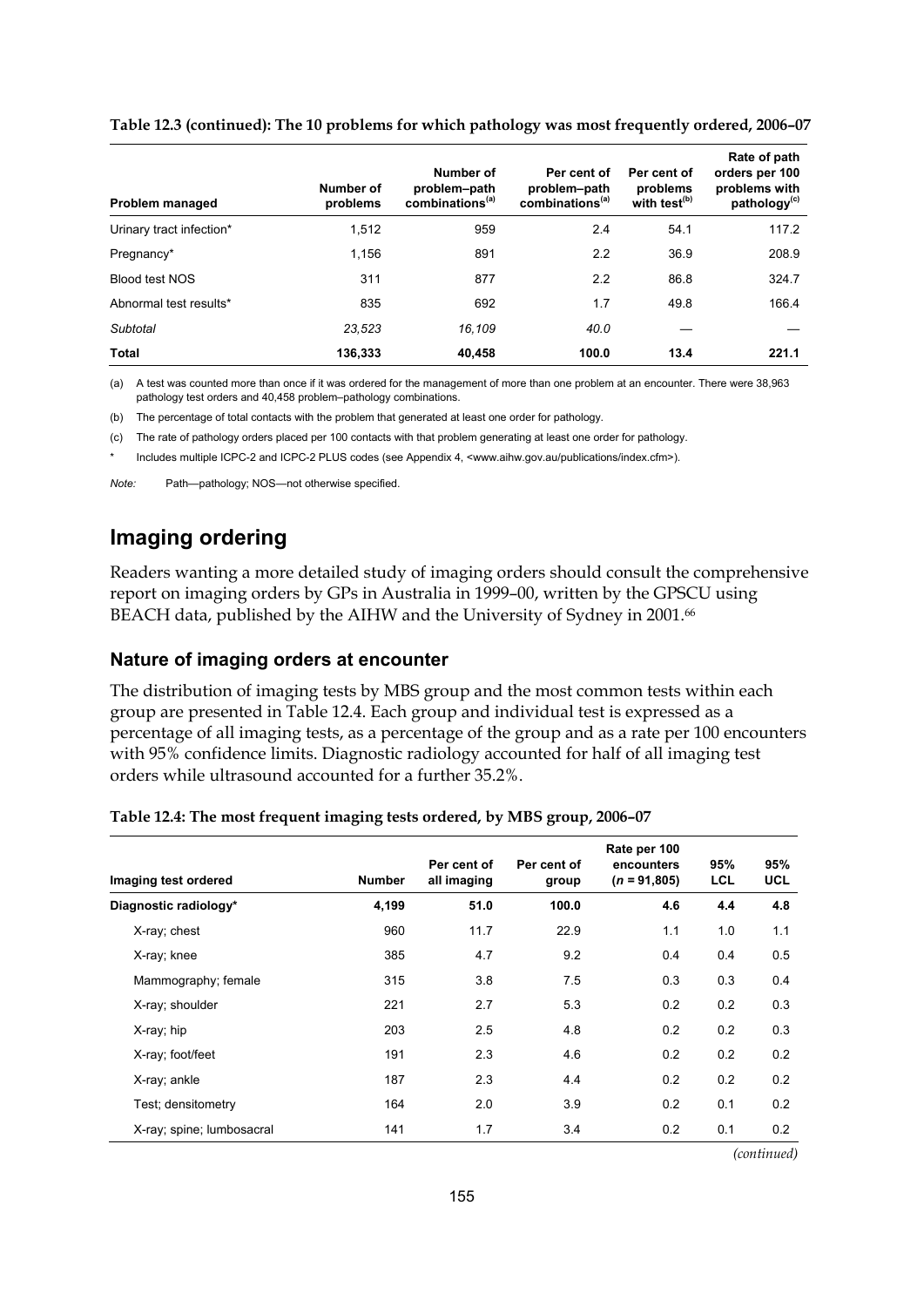|                                   |               | Per cent of | Per cent of | Rate per 100<br>encounters | 95% | 95%        |
|-----------------------------------|---------------|-------------|-------------|----------------------------|-----|------------|
| Imaging test ordered              | <b>Number</b> | all imaging | group       | $(n = 91,805)$             | LCL | <b>UCL</b> |
| X-ray; wrist                      | 136           | 1.7         | 3.2         | 0.2                        | 0.1 | 0.2        |
| X-ray; hand                       | 113           | 1.4         | 2.7         | 0.1                        | 0.1 | 0.1        |
| X-ray; finger(s)/thumb            | 103           | 1.3         | 2.5         | 0.1                        | 0.1 | 0.1        |
| X-ray; spine; cervical            | 101           | 1.2         | 2.4         | 0.1                        | 0.1 | 0.1        |
| X-ray; spine; lumbar              | 97            | 1.2         | 2.3         | 0.1                        | 0.1 | 0.1        |
| X-ray; spine; thoracic            | 66            | 0.8         | 1.6         | 0.1                        | 0.1 | 0.1        |
| Ultrasound*                       | 2,898         | 35.2        | 100.0       | 3.2                        | 3.0 | 3.3        |
| Ultrasound; pelvis                | 479           | 5.8         | 16.5        | 0.5                        | 0.5 | 0.6        |
| Ultrasound; abdomen               | 321           | 3.9         | 11.1        | 0.4                        | 0.3 | 0.4        |
| Ultrasound; obstetric             | 270           | 3.3         | 9.3         | 0.3                        | 0.2 | 0.3        |
| Ultrasound; shoulder              | 265           | 3.2         | 9.1         | 0.3                        | 0.2 | 0.3        |
| Ultrasound; breast; female        | 255           | 3.1         | 8.8         | 0.3                        | 0.2 | 0.3        |
| Ultrasound; renal tract           | 128           | 1.6         | 4.4         | 0.1                        | 0.1 | 0.2        |
| Echocardiography                  | 108           | 1.3         | 3.7         | 0.1                        | 0.1 | 0.1        |
| Test; doppler                     | 103           | 1.3         | 3.6         | 0.1                        | 0.1 | 0.1        |
| Ultrasound; abdomen upper         | 88            | 1.1         | 3.0         | 0.1                        | 0.1 | 0.1        |
| Ultrasound; leg                   | 68            | 0.8         | 2.3         | 0.1                        | 0.1 | 0.1        |
| Test; doppler carotid             | 66            | 0.8         | 2.3         | 0.1                        | 0.0 | 0.1        |
| Computerised tomography*          | 1,009         | 12.3        | 100.0       | 1.1                        | 1.0 | 1.2        |
| CT scan; brain                    | 185           | 2.3         | 18.3        | 0.2                        | 0.2 | 0.2        |
| CT scan; abdomen                  | 122           | 1.5         | 12.1        | 0.1                        | 0.1 | 0.2        |
| CT scan; spine; lumbar            | 107           | 1.3         | 10.6        | 0.1                        | 0.1 | 0.1        |
| CT scan; head                     | 95            | 1.2         | 9.4         | 0.1                        | 0.1 | 0.1        |
| Nuclear medicine imaging*         | 86            | 1.0         | 100.0       | 0.1                        | 0.1 | 0.1        |
| Scan; bone(s)                     | 61            | 0.7         | 70.9        | 0.1                        | 0.0 | 0.1        |
| <b>Magnetic resonance imaging</b> | 36            | 0.4         | 100.0       | 0.0                        | 0.0 | 0.1        |
| <b>Total imaging tests</b>        | 8,229         | 100.0       |             | 9.0                        | 8.6 | 9.3        |

#### **Table 12.4 (continued): The most frequent imaging tests ordered, by MBS group, 2006–07**

Includes multiple ICPC-2 and ICPC-2 PLUS codes (see Appendix 4, <www.aihw.gov.au/publications/index.cfm>).

*Note:* LCL—lower confidence limit; UCL—upper confidence limit; CT—computerised tomography.

### **Problems for which imaging tests were ordered**

Table 12.5 describes, in decreasing frequency order of problem–imaging combinations, the most common problems for which imaging was ordered. The most common problem for which imaging was ordered was back complaint at 5.1% of orders, followed by fracture (4.9%), and osteoarthritis (4.7% of orders). The two right-hand columns show the proportion of each problem that resulted in an imaging test and the rate of imaging tests per 100 specified problems when at least one test is ordered—for example, 39.7% of contacts with fractures resulted in an imaging test and 107.6 tests were ordered per 100 fracture contacts when at least one test was ordered.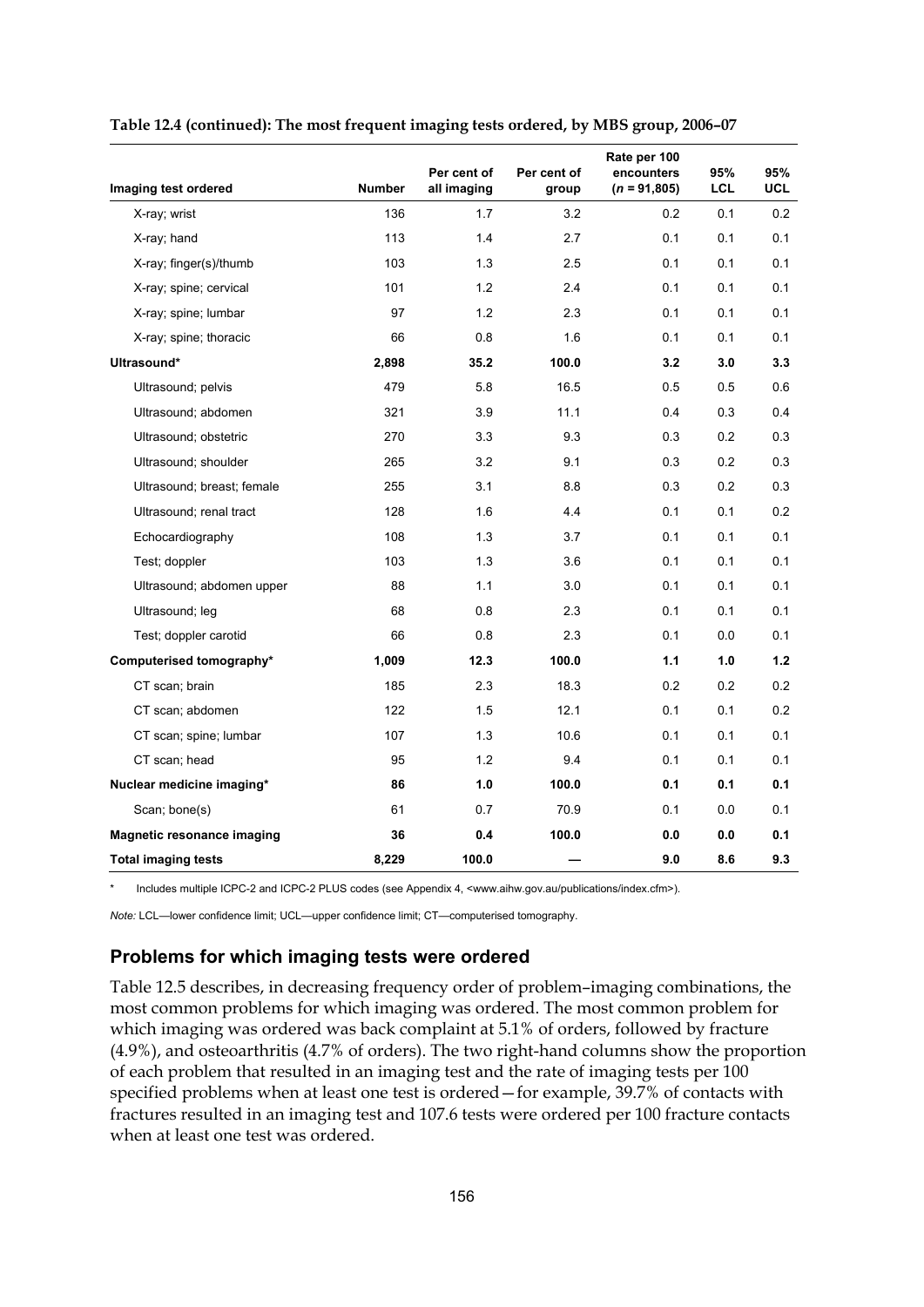| Problem managed                   | <b>Number</b><br>of<br>problems | Number of<br>problem-<br>imaging<br>combinations <sup>(a)</sup> | Per cent of<br>problem-<br>imaging<br>combinations | Per cent of<br>problems<br>with test <sup>(b)</sup> | Rate of imaging<br>orders per 100<br>problems with<br>imaging <sup>(c)</sup> |
|-----------------------------------|---------------------------------|-----------------------------------------------------------------|----------------------------------------------------|-----------------------------------------------------|------------------------------------------------------------------------------|
| Back complaint*                   | 2,403                           | 421                                                             | 5.1                                                | 15.7                                                | 111.9                                                                        |
| Fracture*                         | 960                             | 410                                                             | 4.9                                                | 39.7                                                | 107.6                                                                        |
| Osteoarthritis*                   | 2,403                           | 388                                                             | 4.7                                                | 14.2                                                | 113.4                                                                        |
| Sprain/strain*                    | 1,423                           | 304                                                             | 3.6                                                | 18.9                                                | 113.1                                                                        |
| Injury musculoskeletal NOS        | 792                             | 278                                                             | 3.3                                                | 31.1                                                | 112.5                                                                        |
| Pregnancy*                        | 1,156                           | 257                                                             | 3.1                                                | 19.6                                                | 113.7                                                                        |
| Abdominal pain*                   | 539                             | 204                                                             | 2.4                                                | 34.7                                                | 108.6                                                                        |
| Breast lump/mass (female)         | 193                             | 197                                                             | 2.4                                                | 69.2                                                | 147.5                                                                        |
| Shoulder syndrome                 | 442                             | 170                                                             | 2.0                                                | 27.5                                                | 139.9                                                                        |
| Bursitis/tendonitis/synovitis NOS | 723                             | 155                                                             | 1.9                                                | 18.1                                                | 118.4                                                                        |
| Subtotal                          | 11,034                          | 2,784                                                           | 33.4                                               |                                                     |                                                                              |
| Total                             | 136,333                         | 8,323                                                           | 100.0                                              | 5.4                                                 | 112.1                                                                        |

#### **Table 12.5: The 10 problems for which an imaging test was most frequently ordered, 2006–07**

(a) A test was counted more than once if it was ordered for the management of more than one problem at an encounter. There were 8,229 imaging test orders and 8,323 problem–imaging combinations.

(b) The percentage of total contacts with the problem that generated at least one order for imaging.

(c) The rate of imaging orders placed per 100 contacts with that problem generating at least one order for imaging.

Includes multiple ICPC-2 and ICPC-2 PLUS codes (see Appendix 4, <www.aihw.gov.au/publications/index.cfm>). *Note*: NOS—not otherwise specified.

## **Other investigations ordered**

Other investigations include diagnostic procedures ordered by the GP at the encounter. There were a total of 971 other investigations ordered by GPs during the study year (Table 12.6).

### **Most frequent procedures**

Table 12.6 lists the most common other investigations ordered by GPs. Each investigation is expressed as a percentage of all 'other investigations' and as a rate per 100 encounters with 95% confidence limits.

To find the total number of these investigations ordered or performed by the GP, the numbers of investigations in Table 12.6 need to be added to those in Table 10.5, which reports the diagnostic procedures performed by the GP at the encounter.

#### **Table 12.6: Most frequent other investigations, 2006–07**

| Treatment                         | <b>Number</b> | Per cent of<br>other<br>investigations | Rate per 100<br>encounters<br>$(n = 91,805)$ | 95%<br>LCL | 95%<br>UCL |
|-----------------------------------|---------------|----------------------------------------|----------------------------------------------|------------|------------|
| Electrical tracings*              | 484.6         | 49.9                                   | 0.5                                          | 0.5        | 0.6        |
| Diagnostic endoscopy*             | 315.3         | 32.5                                   | 0.3                                          | 0.3        | 0.4        |
| Physical function test*           | 159.1         | 16.4                                   | 0.2                                          | 0.1        | 0.2        |
| Subtotal                          | 959.0         | 98.8                                   |                                              |            |            |
| <b>Total other investigations</b> | 970.8         | 100.0                                  | 1.1                                          | 1.0        | 1.2        |

Includes multiple ICPC-2 or ICPC-2 PLUS codes (see Appendix 4, <www.aihw.gov.au/publications/index.cfm>).

*Note:* LCL—lower confidence limit; UCL—upper confidence limit.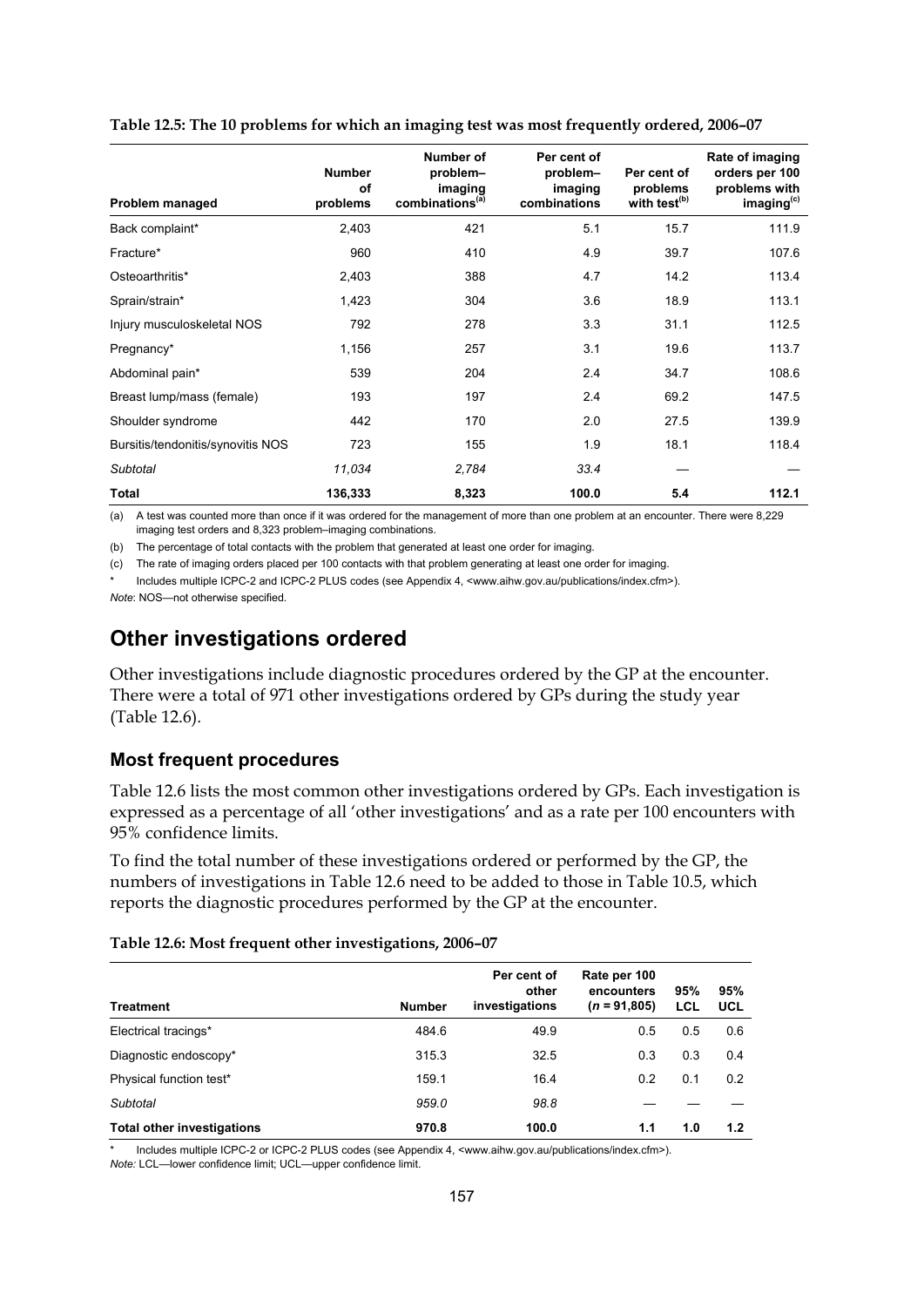# **12.2 Changes over time, 1998–99 to 2006–07**

## **Numbers of encounters where pathology/imaging was ordered**

Table 12.7 shows that there has been an increase in the proportion of encounters at which pathology and/or imaging was ordered, from 18.1% in 1998–99 to 23.0% in 2006–07, equating to an increase of over 4.9 million encounters at which tests were ordered in 2006–07. The likelihood of ordering at least one pathology test increased from 13.2% of encounters in 1998–99 to 17.4% in 2006–07, which is just over 4.2 million additional encounters at which pathology was ordered in 2006–07. The proportion of encounters generating imaging orders increased from 6.3% in 1998–99 to 7.9% in 2006–07, resulting in an estimated 1.6 million more encounters nationally at which imaging was ordered in 2006–07.

# **Pathology test orders by MBS groups**

Table 12.8 shows the changes in the total number of pathology test orders, and in the distribution of these by MBS pathology groups. These can only be compared from 2000–01 onwards because of the change in coding methodology introduced in 2000–01. The number of tests ordered increased from 29.7 tests (or battery of tests) per 100 encounters in 2000–01 to 42.4 in 2006–07, which extrapolates to approximately 13.5 million more test orders in 2006–07 than in 2000–01 nationally.

The largest increase was in orders for chemical pathology, which increased from 15.6 per 100 encounters in 2000–01 to 24.5 in 2006–07. This extrapolates to an estimated 9.4 million additional chemistry test orders in 2006–07 than 8 years earlier. Haematology increased at a slower rate, rising from 5.8 tests per 100 encounters in 2000–01 to 7.9 in 2006–07, a national increase of approximately 2.3 million tests. Microbiology test orders increased from 4.6 per 100 encounters in 2000–01 to 5.9 in 2006–07, extrapolating to an increase of about 1.4 million additional test orders in 2006–07. There were far smaller increases in order rates for tissue pathology and simple tests, and there were no increases in the other test groups.

As shown in Figure 12.1, both the likelihood of ordering pathology and the total number of tests ordered have significantly increased over the last 7 years. However, the growth in the number of tests/batteries ordered has been larger than the growth in likelihood of ordering at the encounter, because the number of tests ordered, once a decision to order has been made, has increased from an average of 2.15 tests/batteries per tested encounter to 2.45.

## **Imaging test orders by MBS group**

Table 12.9 shows the changes in imaging orders by imaging group from 2000–01 to 2006–07. The first 2 years of imaging group data cannot be compared with subsequent years because of coding changes introduced in 2000.

Total test orders increased significantly from 7.7 per 100 encounters in 2000–01 to 9.0 in 2006–07, suggesting a national increase of almost 1.5 million encounters with imaging. Ultrasound imaging increased from 2.1 tests per 100 encounters in 2000–01 to 3.2 per 100 in 2006–07, an increase of over 1 million encounters nationally with ultrasound orders. Computerised tomography increased from 0.7 per 100 encounters in 2000–01 to 1.1 in 2006–07, equating to 420,000 encounters. Diagnostic radiology, nuclear medicine imaging and magnetic resonance imaging did not change significantly during this period.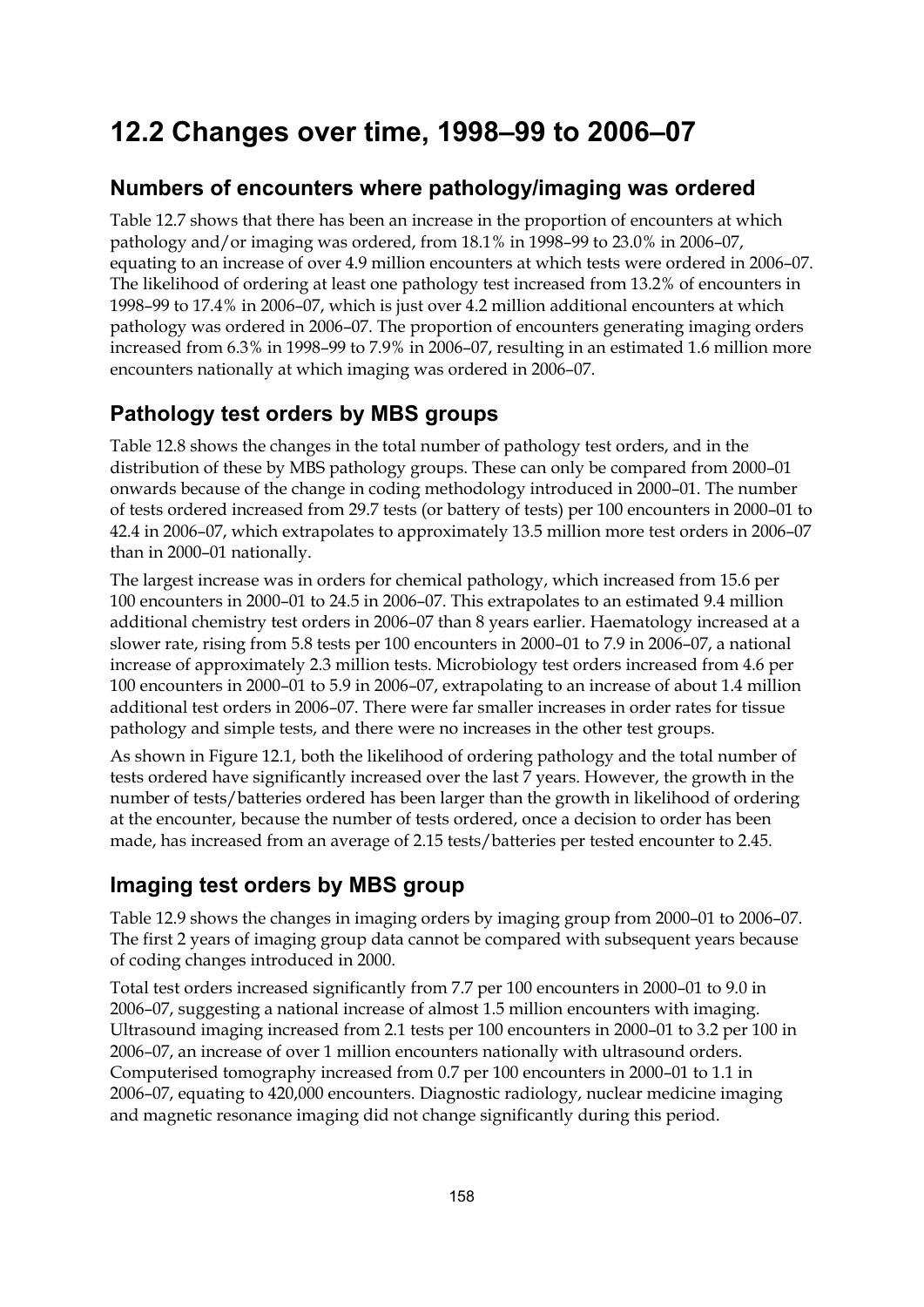|                                        | Per cent of encounters (95% CI) |                         |                         |                               |                                 |                            |                                |                            | Change $(a)$              |         |          |
|----------------------------------------|---------------------------------|-------------------------|-------------------------|-------------------------------|---------------------------------|----------------------------|--------------------------------|----------------------------|---------------------------|---------|----------|
|                                        | 1998-99<br>$(n = 96,901)$       | 1999-00                 | 2000-01                 | $2001 - 02$<br>$(n = 96,973)$ | $2002 - 03$<br>$(n = 100, 987)$ | 2003-04<br>$(n = 98, 877)$ | $2004 - 05$<br>$(n = 94, 386)$ | 2005-06<br>$(n = 101.993)$ | 2006-07<br>$(n = 91,805)$ | ́^<br>v | (000)    |
|                                        |                                 | $(n = 104, 856)$        | $(n = 99, 307)$         |                               |                                 |                            |                                |                            |                           |         |          |
| At least one test ordered              | 18.1<br>$(17.5 - 18.7)$         | 18.9<br>$(18.3 - 19.5)$ | 19.3<br>(18.7–19.9)     | 19.2<br>$(18.6 - 19.8)$       | 20.3<br>$(19.7 - 21.0)$         | 20.8<br>$(20.1 - 21.5)$    | 21.2<br>$(20.6 - 21.8)$        | 22.1<br>$(21.4 - 22.7)$    | 23.0<br>$(22.3 - 23.7)$   | ́Ѧ      | $+4,910$ |
| At least one pathology test<br>ordered | 13.2<br>$(12.8 - 13.7)$         | 13.8<br>$(13.3 - 14.3)$ | 13.8<br>$(13.3 - 14.3)$ | 14.0<br>$(13.5 - 14.5)$       | 14.7<br>$(14.2 - 15.3)$         | 15.5<br>$(14.9 - 16.1)$    | 15.7<br>$(15.2 - 16.3)$        | 16.4<br>$(15.8 - 16.9)$    | 17.4<br>$16.8 - 18.0$     | ́Ѧ      | $+4,230$ |
| At least one imaging test<br>ordered   | 6.3<br>$(6.0 - 6.6)$            | 6.7<br>$(6.4 - 7.0)$    | 6.8<br>$(6.5 - 7.1)$    | 6.9<br>$(6.6 - 7.2)$          | 7.5<br>$(7.1 - 7.8)$            | 7.2<br>$(6.9 - 7.5)$       | 7.3<br>$(7.0 - 7.6)$           | 7.8<br>$(7.4 - 8.1)$       | 7.9<br>$(7.6 - 8.2)$      | ^       | $+1,600$ |

**Table 12.7: Number of encounters where pathology/imaging ordered, summary of annual results, BEACH, 1998–99 to 2006–07** 

(a) The direction and type of change from 1998–99 to 2006–07 is indicated for each variable: ↑ indicates a statistically significant change. Statistically significant linear changes have been extrapolated to estimate the national average annual change and are reported in thousands in the far right column.

*Note:* CI—confidence interval.



*Note:* Data collection method and coding system changed in 2000–01. Data from 1998–99 and 1999–00 are not comparable with data from 2000–01 to 2006–07 in regard to pathology test orders.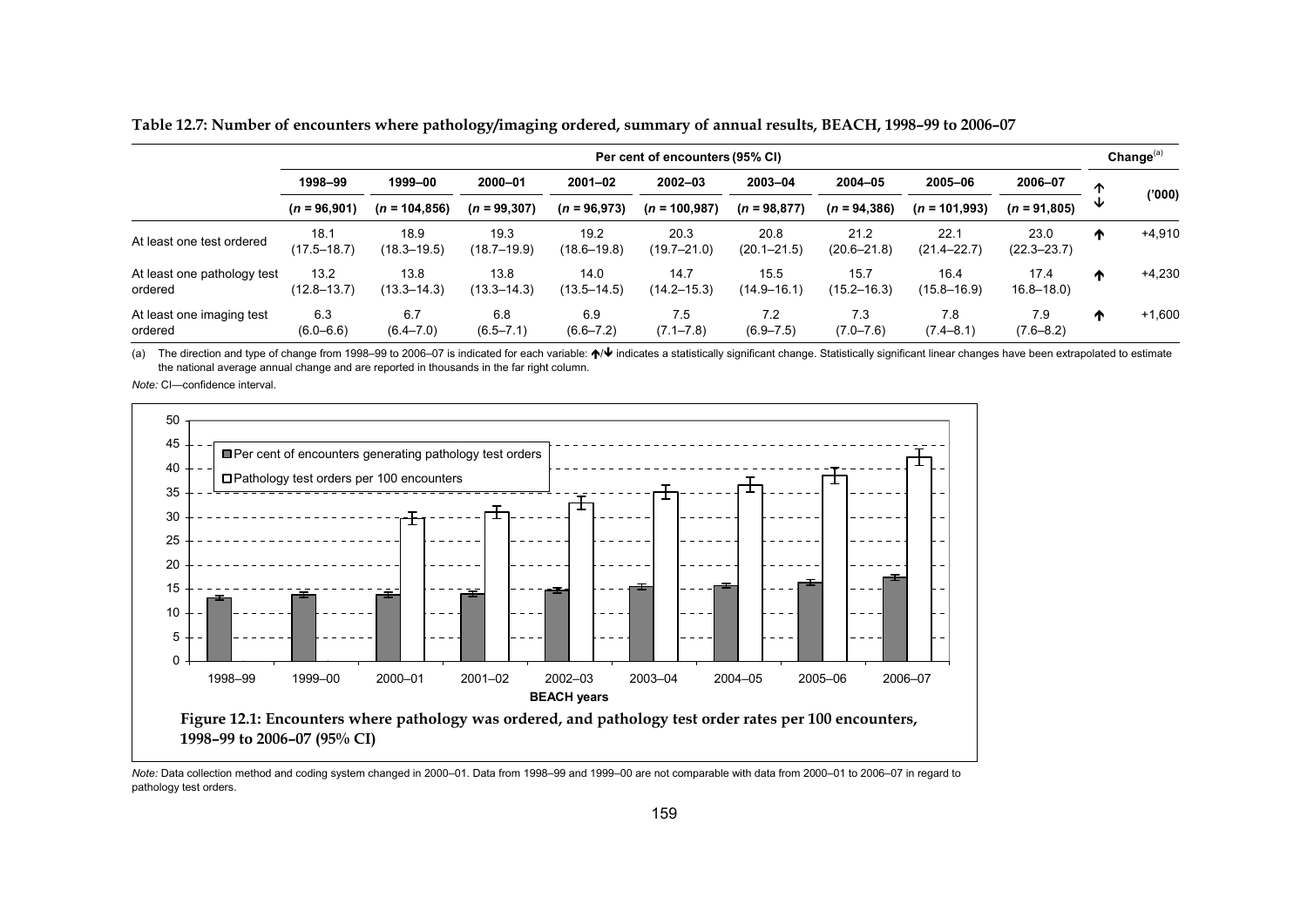|                              | Rate per 100 encounters <sup>(a)</sup> (95% CI) |                  |                         |                         |                         |                         |                         |                         | Change <sup>(b)</sup>   |   |           |
|------------------------------|-------------------------------------------------|------------------|-------------------------|-------------------------|-------------------------|-------------------------|-------------------------|-------------------------|-------------------------|---|-----------|
|                              | 1998-99                                         | 1999-00          | 2000-01                 | $2001 - 02$             | 2002-03                 | 2003-04                 | 2004-05                 | 2005-06                 | 2006-07                 | ↑ |           |
| Pathology test ordered       | $(n = 96,901)$                                  | $(n = 104, 856)$ | $(n = 99, 307)$         | $(n = 96,973)$          | $(n = 100, 987)$        | $(n = 98, 877)$         | $(n = 94, 386)$         | $(n = 101,993)$         | $(n = 91,804)$          | ↓ | (000)     |
| Chemistry*                   | NAv                                             | NAv              | 15.6<br>$(14.8 - 16.5)$ | 16.5<br>$(15.6 - 17.3)$ | 17.7<br>$(16.8 - 18.6)$ | 19.1<br>$(18.1 - 20.1)$ | 20.4<br>$(19.5 - 21.4)$ | 21.8<br>$(20.6 - 22.9)$ | 24.5<br>$(23.3 - 25.7)$ | ₼ | $+9,400$  |
| Haematology*                 | NAv                                             | NAv              | 5.8<br>$(5.5 - 6.1)$    | 6.2<br>$(5.8 - 6.5)$    | 6.3<br>$(5.9 - 6.6)$    | 6.8<br>$(6.4 - 7.2)$    | 7.0<br>$(6.6 - 7.3)$    | 7.3<br>$(6.9 - 7.7)$    | 7.9<br>$(7.5 - 8.3)$    | ^ | $+2,250$  |
| Microbiology*                | NAv                                             | NAv              | 4.6<br>$(4.3 - 4.9)$    | 4.9<br>$(4.5 - 5.2)$    | 5.1<br>$(4.8 - 5.5)$    | 5.3<br>$(4.9 - 5.7)$    | 5.2<br>$(4.9 - 5.6)$    | 5.6<br>$(5.2 - 5.9)$    | 5.9<br>$(5.4 - 6.3)$    | ↑ | $+1,410$  |
| Cytology*                    | NAv                                             | NAv              | 1.5<br>$(1.3 - 1.7)$    | 1.6<br>$(1.4 - 1.7)$    | 1.7<br>$(1.5 - 1.8)$    | 1.8<br>$(1.5 - 2.0)$    | 1.6<br>$(1.5 - 1.8)$    | 1.7<br>$(1.6 - 1.9)$    | 1.7<br>$(1.5 - 1.9)$    |   |           |
| Other NEC*                   | NAv                                             | NAv              | 0.8<br>$(0.7 - 0.9)$    | 0.7<br>$(0.6 - 0.8)$    | 0.8<br>$(0.6 - 0.9)$    | 0.8<br>$(0.7 - 0.9)$    | 0.8<br>$(0.7 - 1.0)$    | 0.7<br>$(0.6 - 0.8)$    | 0.8<br>$(0.7 - 1.0)$    |   |           |
| Tissue pathology*            | <b>NAv</b>                                      | NAv              | 0.5<br>$(0.4 - 0.5)$    | 0.5<br>$(0.4 - 0.6)$    | 0.5<br>$(0.4 - 0.6)$    | 0.7<br>$(0.5 - 0.8)$    | 0.8<br>$(0.6 - 0.9)$    | 0.6<br>$(0.5 - 0.7)$    | 0.7<br>$(0.6 - 0.8)$    | ↑ | $+210$    |
| Immunology*                  | NAv                                             | NAv              | 0.5<br>$(0.4 - 0.6)$    | 0.5<br>$(0.4 - 0.5)$    | 0.5<br>$(0.4 - 0.5)$    | 0.5<br>$(0.4 - 0.5)$    | 0.5<br>$(0.4 - 0.6)$    | 0.6<br>$(0.5 - 0.7)$    | 0.6<br>$(0.5 - 0.7)$    |   |           |
| Infertility/pregnancy*       | <b>NAv</b>                                      | NAv              | 0.3<br>$(0.2 - 0.3)$    | 0.3<br>$(0.2 - 0.3)$    | 0.3<br>$(0.2 - 0.3)$    | 0.2<br>$(0.2 - 0.3)$    | 0.3<br>$(0.2 - 0.3)$    | 0.2<br>$(0.2 - 0.3)$    | 0.2<br>$(0.2 - 0.3)$    |   |           |
| Simple test; other*          | <b>NAv</b>                                      | NAv              | 0.1<br>$(0.1 - 0.1)$    | 0.1<br>$(0.1 - 0.1)$    | 0.1<br>$(0.1 - 0.2)$    | 0.1<br>$(0.1 - 0.2)$    | 0.1<br>$(0.1 - 0.1)$    | 0.1<br>$(0.1 - 0.2)$    | 0.2<br>$(0.1 - 0.2)$    | 个 | $+100$    |
| <b>Total pathology tests</b> | NAv                                             | NAv              | 29.7<br>$(28.4 - 30.9)$ | 31.0<br>$(29.7 - 32.4)$ | 32.9<br>$(31.5 - 34.4)$ | 35.2<br>$(33.7 - 36.7)$ | 36.7<br>$(35.2 - 38.2)$ | 38.6<br>$(36.9 - 40.3)$ | 42.4<br>$(40.7 - 44.2)$ | ↑ | $+13,530$ |

**Table 12.8: Distribution of pathology orders across pathology groups, summary of annual results, BEACH, 2000–01 to 2006–07** 

(a) Data collection method and coding system changed at the end of the second year of BEACH. Years 1 and 2 are not comparable with years 3 to 9 in regard to pathology groups.

(b) The direction and type of change from 2000–01 to 2006–07 is indicated for each variable: ↑ V indicates a statistically significant change,  $\uparrow\downarrow$  indicates a marginal change, and — indicates there was no change. Statistically significant linear changes have been extrapolated to estimate the national average annual change and are reported in thousands in the far right column.

\* Includes multiple ICPC-2 and ICPC-2 PLUS codes (see Appendix 4, <www.aihw.gov.au/publications/index.cfm>).

*Note:* CI—confidence interval; NAv—not available; NEC—not elsewhere classified.